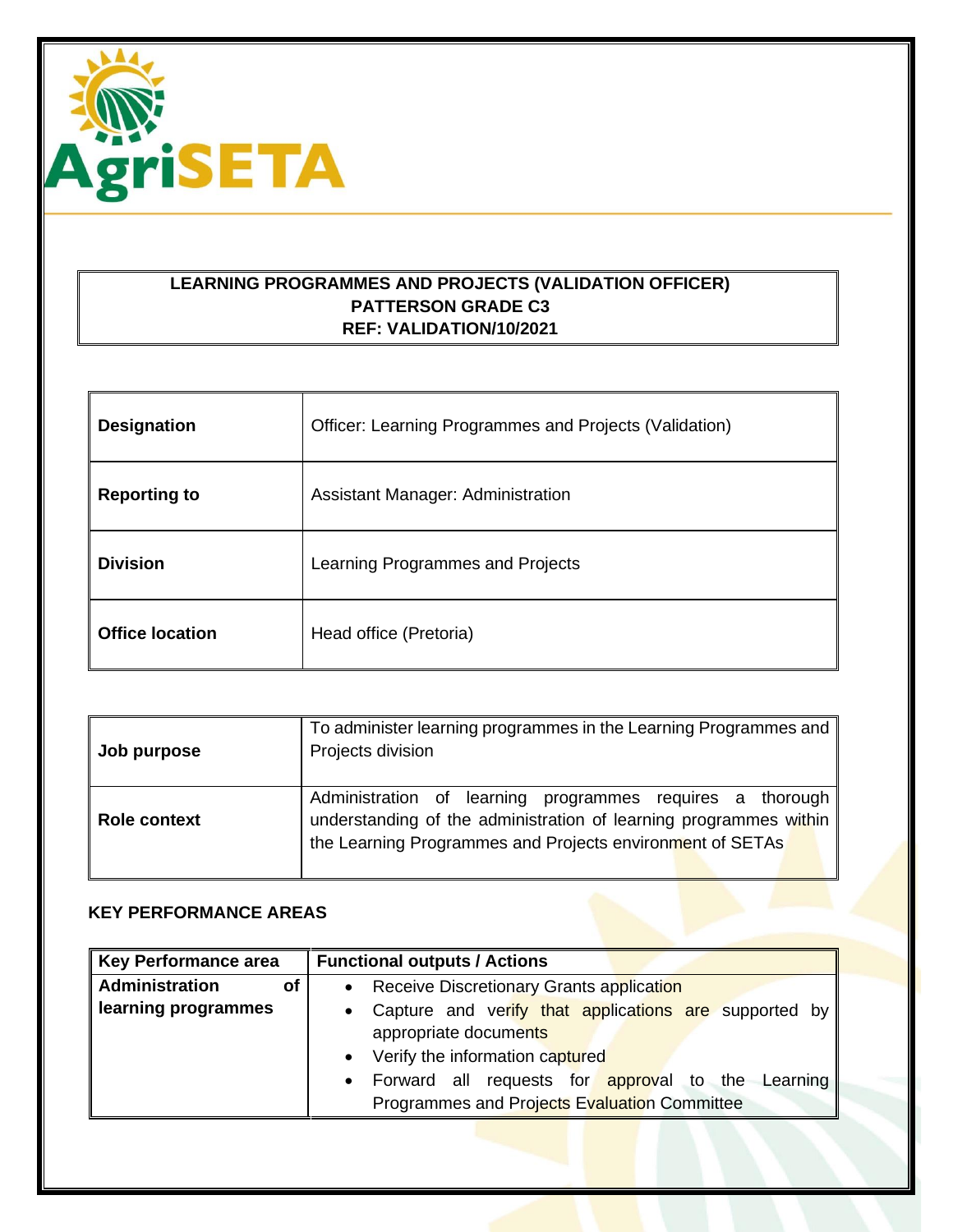| Validation<br>of<br>Learner<br><b>Documents Received</b> | Upload all approved projects to the system<br>٠<br>Scan and upload documents on the drive<br>Participate in the evaluation of applications to provide input<br>Generate, distribute and receive contracts for signature by<br>CEO and applicant<br>Provide feedback on all application status<br>Ensure that signed contracts are received and filed<br>$\bullet$<br>Validate learner documents and communicate the outcomes<br>with stakeholders<br>training<br>Register Learner Agreements<br>before<br>the<br>commences<br>Follow up on outstanding contracts from stakeholders<br>Report weekly on contracts received<br>$\bullet$<br>Receive contracts from stakeholders and ensure accuracy in<br>$\bullet$<br>line with the approved list<br>Escalate all exceptions to the Assistant Manager/ Manager:<br>$\bullet$<br><b>Learning Programmes</b><br>Receive learner documents from stakeholders and record |
|----------------------------------------------------------|---------------------------------------------------------------------------------------------------------------------------------------------------------------------------------------------------------------------------------------------------------------------------------------------------------------------------------------------------------------------------------------------------------------------------------------------------------------------------------------------------------------------------------------------------------------------------------------------------------------------------------------------------------------------------------------------------------------------------------------------------------------------------------------------------------------------------------------------------------------------------------------------------------------------|
|                                                          | them in the document register<br>Validate the learner documents and ensure that all<br>documents submitted are in line with the DHET validation<br>framework<br>Submit to the relevant section and record the submission<br>Communicate exceptions to stakeholders<br>٠<br>Report weekly and monthly to the Assistant Manager /<br>Manager: Learning Programmes on all documents received<br>and any other pertinent matters                                                                                                                                                                                                                                                                                                                                                                                                                                                                                        |
| <b>Processing payments</b>                               | Receive and capture all invoices relating to programmes<br>$\bullet$<br>Analyse invoices against contract deliverables approvals for<br>each project<br>Link learners to grant payments<br>Submit learner documents for capturing and keep accurate<br>records<br>Check accuracy of invoices for payment<br>Forward approved invoices to the Finance department for<br>payment<br>Verify payments on AX system<br>Keep an up-to-date document register of documents<br>received and submitted                                                                                                                                                                                                                                                                                                                                                                                                                       |
| <b>Stakeholder liaison</b>                               | Provide excellent customer service to AgriSETA internal and<br>$\bullet$<br>external stakeholders<br>Provide guidance to stakeholders, learners, employers and<br>$\bullet$<br>training providers regarding learning programmes and other<br>requirements                                                                                                                                                                                                                                                                                                                                                                                                                                                                                                                                                                                                                                                           |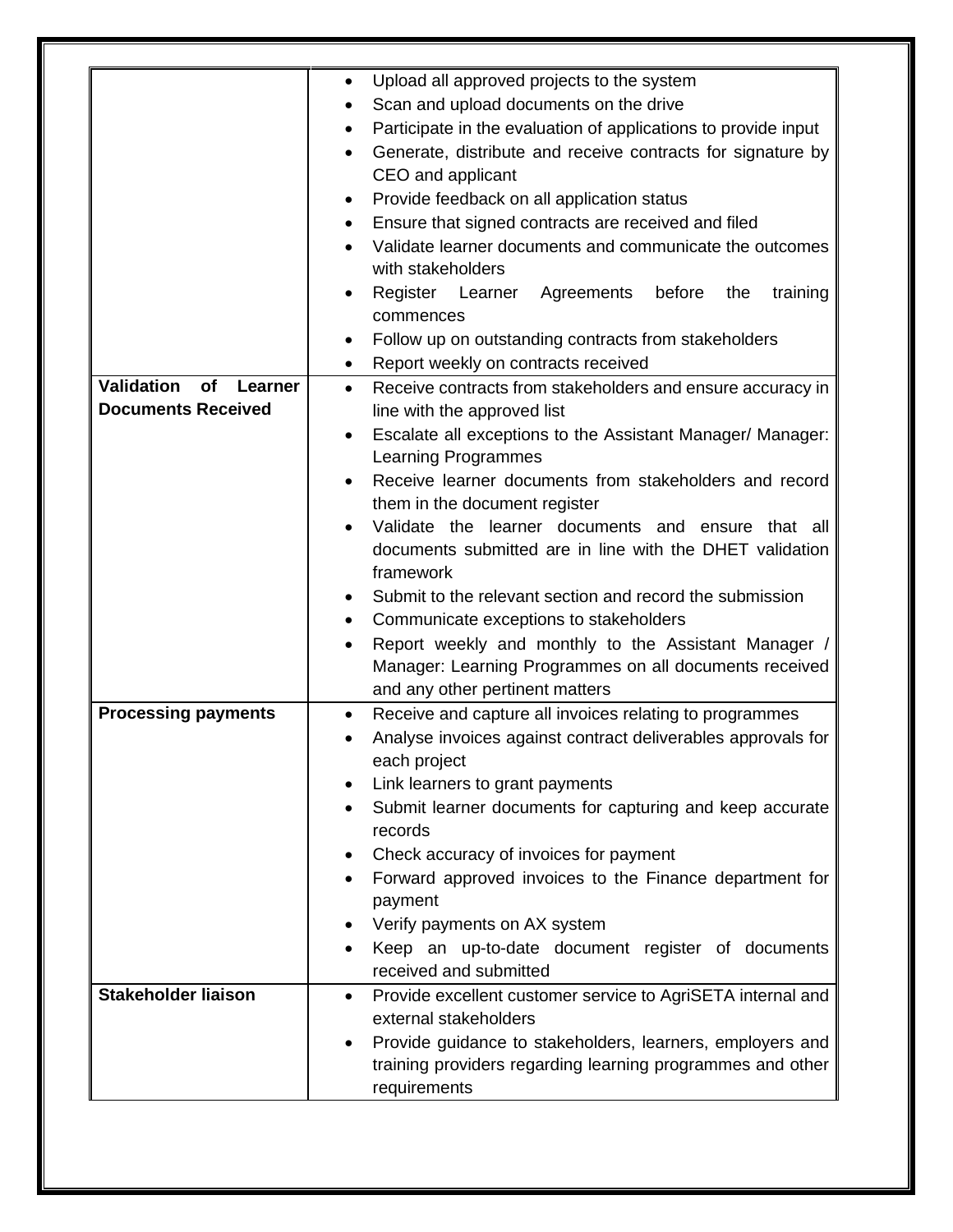|                        | Assist stakeholders and training providers regarding invoice<br>$\bullet$<br>and calculation of grants<br>Respond to all client correspondence and<br>walk-ins<br>$\bullet$ |
|------------------------|-----------------------------------------------------------------------------------------------------------------------------------------------------------------------------|
|                        | concerning learning programmes                                                                                                                                              |
|                        | Respond to all queries regarding learning programmes and<br>$\bullet$<br>payments                                                                                           |
|                        | Perform any administrative duties required by the unit<br>$\bullet$                                                                                                         |
| Provide information to | Provide information related to audit requests<br>$\bullet$                                                                                                                  |
| auditors               | Validate information prior to submitting to auditors<br>٠                                                                                                                   |
|                        | Keep records of documents submitted<br>$\bullet$                                                                                                                            |
|                        | Ensure that there are no repeat audit findings on any audited<br>$\bullet$<br>documents                                                                                     |
| <b>Reporting</b>       | Generate weekly and monthly reports on contracted,<br>$\bullet$<br>committed and balanced amounts against approved project<br>budget                                        |
|                        | Compile relevant statistics for inclusion in appropriate reports<br>$\bullet$<br>when required.                                                                             |
| <b>Adhoc</b>           | Any other duties which may be assigned by the Manager                                                                                                                       |

| <b>Internal</b><br>external<br>and | Internal: All internal departments<br>$\bullet$                     |
|------------------------------------|---------------------------------------------------------------------|
| contacts                           | External: Stakeholders<br>$\bullet$                                 |
| <b>Qualifications</b><br>and       | National Diploma in Business / Office Administration (NQF<br>٠      |
| experience                         | Level 6)                                                            |
|                                    | Grade 12<br>$\bullet$                                               |
|                                    | 3 years' experience in in administrative function<br>٠              |
|                                    | 3 years related experience in project management<br>$\bullet$       |
|                                    | Knowledge of SETA learning programmes will be an added<br>$\bullet$ |
|                                    | advantage                                                           |
| <b>Required competencies</b>       | Attention to detail<br>$\bullet$                                    |
|                                    | Ability to work under pressure<br>٠                                 |
|                                    | Project management skills<br>٠                                      |
|                                    | Organising skills<br>$\bullet$                                      |
|                                    | Time management<br>$\bullet$                                        |
|                                    | Ability to work in a team<br>$\bullet$                              |
|                                    | <b>Computer Literacy</b><br>$\bullet$                               |
|                                    | <b>Communication skills</b>                                         |
|                                    | Good work ethics.                                                   |

# **Employment Period: Fixed Term Contract position until March 2030**

An updated CV with a covering letter including certificates should be forwarded to: [LPPValidation@agriseta.co.za](mailto:LPPValidation@agriseta.co.za)

**Closing date:** Friday 29 October 2021 at 16:30